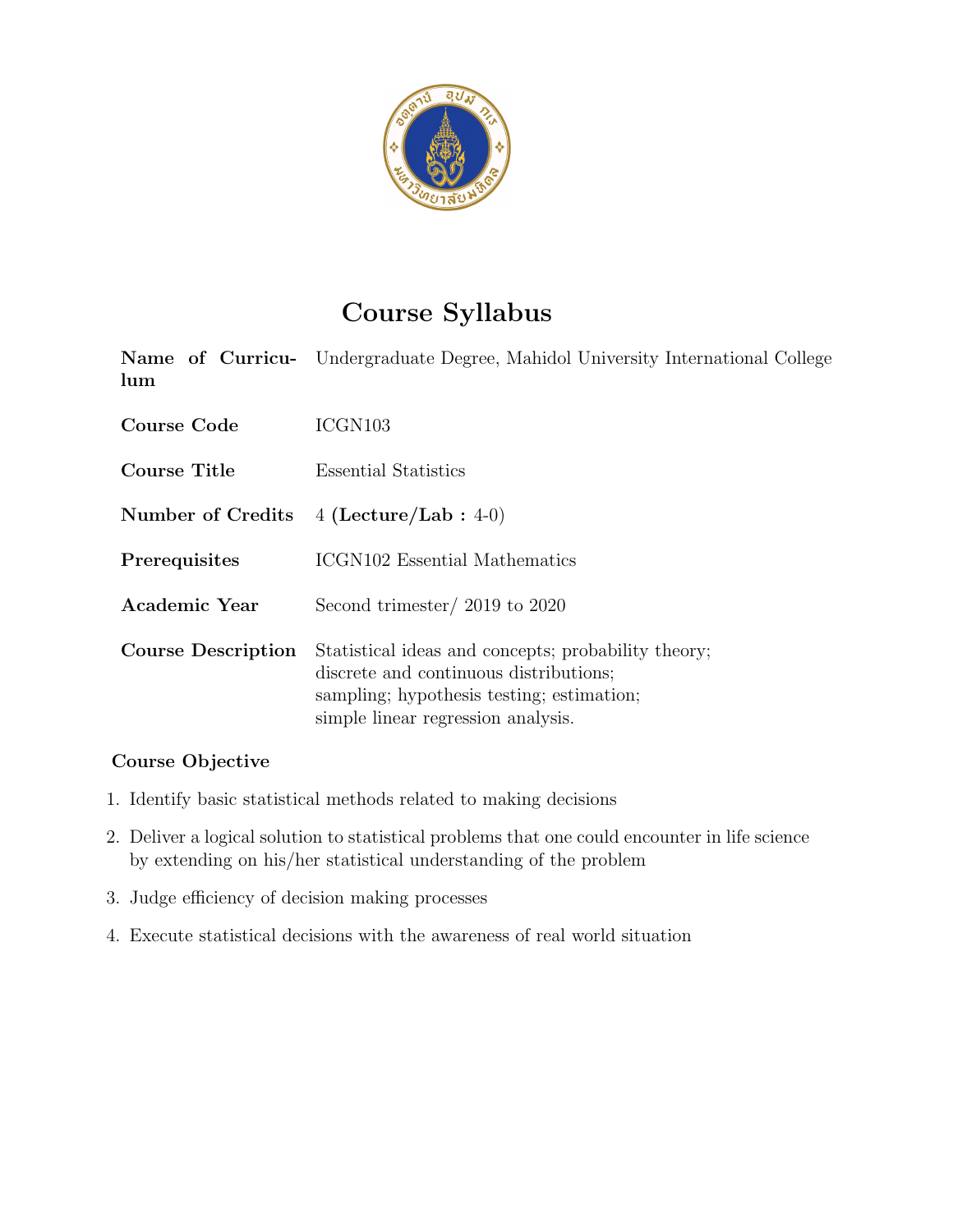#### Tentative Course Outline

| Lecture      | <b>Topics</b>                                                  | Lecture                     | Lab |
|--------------|----------------------------------------------------------------|-----------------------------|-----|
|              |                                                                | (hours)                     |     |
| $\mathbf{1}$ | Chapter 1: Terminologies in statistics,                        | 2                           |     |
| $2 - 3$      | Chapter 2: Descriptive statistics, graphical method            |                             |     |
| $4-5$        | Chapter 3: Descriptive statistics, numerical method            |                             |     |
| $6 - 8$      | Chapter 4: Probability                                         | 6                           |     |
| $9 - 11$     | Chapter 5: Discrete distribution                               |                             |     |
| 12           | Review, Go over the project's topics                           | $\mathcal{D}_{\mathcal{L}}$ |     |
| $\ast$       | Midterm Exam.                                                  |                             |     |
| 13-14        | Chapter 6: Continuous distribution                             | $\overline{4}$              |     |
| $15 - 16$    | Chapter 7: Sampling distribution                               |                             |     |
| $17 - 18$    | Chapter 8: Confidence intervals                                |                             |     |
| 19-20        | Chapter 9: Hypothesis testing                                  |                             |     |
| 21-23        | Chapter 10: Simple regression analysis                         |                             |     |
| 24           | Presentation on applications of Statistics in hotel management | 2                           |     |
| $\ast$       | Final Exam.                                                    |                             |     |

# Teaching method

- 1. Lecture
- 2. Assignments

### Teaching media

Microsoft Office: Power Point and Excel

# Measurement and Evaluation

| Homework      | $10\%$ |
|---------------|--------|
| In-Class work | 10%    |
| Presentation  | 10%    |
| Midterm Exam. | 35%    |
| Final Exam.   | 35\%   |

### Remark:

- Students MUST submit all assignments on time; otherwise the assignments will not be accepted.
- NO MAKE-UP exam, excepting only an emergency or accident case.